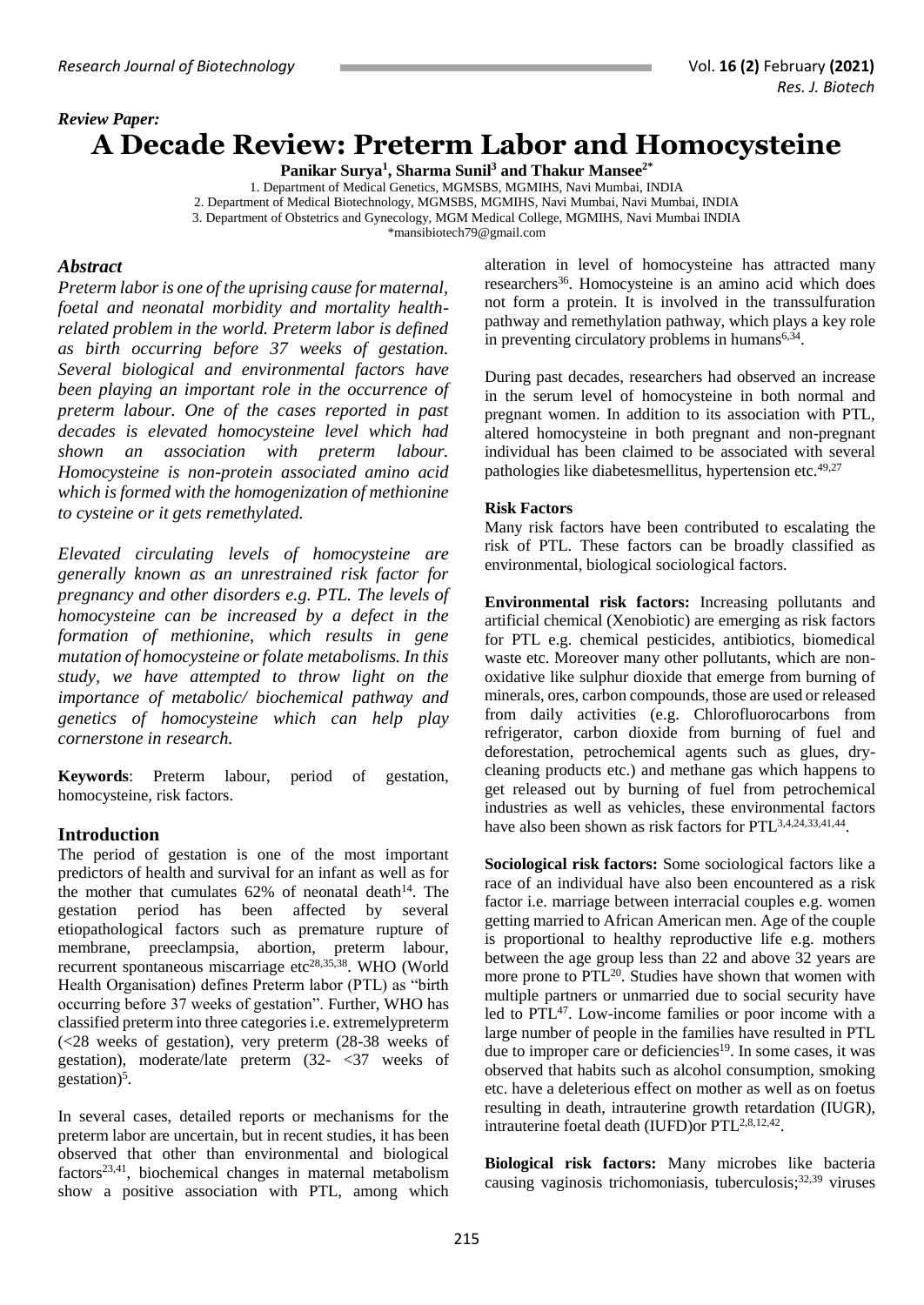that cause sexually transmitted disease such as gonorrhoea, syphilis have a role in causing  $PTL^{26}$ . Other than that, parasitic infections like malaria, worm infestation etc.<sup>9,25</sup> have led to PTL. Researchers have experienced that several blood disorders like haemophilia, anaemia and increased maternal blood problem (e.g. preeclampsia) have played an important role in PTL either by fluctuating or decreasing requirements in foetal circulation<sup>37,40</sup>.

Moreover, some reproductive problems such as rupture of the uterus, vaginal bleeding which have occurred due to fall or stress; improper implantation like placenta previa, or artificial insemination/ *in vitro* fertilization have also contributed in PTL<sup>11,18,45,48</sup>. Studies have proven that positive familial history, genetic factors like gene mutation, single nucleotide polymorphisms (SNP), immunological polymorphisms linked with cyclin-dependent kinase (CDK) or interleukins have shown association with PTL. Studies on metabolic-related mutations or polymorphisms in genes have shown lanosterol 14α-demethylase (CYP51A1), 7 dehydrocholesterol reductase (DHCR7), 3-hydroxy-3 methyl-glutaryl-CoA reductase (HMGCR), glutathione Stransferase µ1 (GSTM1), paraoxonase/arylesterase 1 (PON1) etc. identified as a risk factor in PTL. <sup>41</sup> Some studies reported that escalated serum homocysteine level dysregulates folate pathway affecting PTL, along with few of its known enzyme causing single nucleotide (SNP) e.g. MTHFR, SHMT, TYMS etc.<sup>10,31,46</sup>.

**The genetic basis of homocysteine and PTL:** During transmethylation, homocysteine gets involved with folate resulting in the production of MTHFR (methylenetetrahydrofolate reductase), thymidylate synthase (TYMS) and serine hydroxymethyltransferase (SHMT) genes. This gene could be responsible for causing inborn error metabolisms in the foetus or pregnancy-related problems in mothers. Hyperhomocysteinemia is caused due to defect in remethylation or transsulfuration process resulting in disturbances of MTHFR enzyme deficiencies leading to MTHFR gene mutation. The malfunction of  $N_5$ methyltetrahydrofolate takes place due to which rapid cell division takes place, causing many problems like PTL, anaemia etc. 6,31

Similarly, another metabolic enzyme which involved remethylation is TYMS, this enzyme is used in the regulation of DNA synthesis.  $N_5$ ,  $N_{10}$  methyl donor is used for remethylation process. This metabolism causes many other gestational problems such as abruption placenta, recurrent pregnancy loss, preeclampsia, IUGR etc.<sup>6,31</sup> VitB-6 dependent enzyme is serine hydroxymethyltransferase (SHMT) and it acts in the remethylation of THF converting to  $N_5$ -methylterahydrofolate (MTHF) into  $N_5$ ,  $N_{10}$  methylterahydrofolate; disturbances in this part of folate pathway lead to PTL<sup>6,10</sup>.

Homocysteine involvement in folate metabolisms by transmethylation process had shown strong relation and proven that disturbance in this could lead to several other gene mutations too like betaine-homocysteine methyltransferase (*BHMT*), methionine synthase reductase (*MTRR),* reduced folate carrier (*RFC1*) and methionine synthase (MTR)<sup>7</sup>. Fewer studies, which have been conducted on association of homocysteine and PTL in the last decade are enlisted (Table:2).

**Nutritional or Biochemical:** Cumulative pieces of evidence support the association between nutrients and micronutrients with PTL. Vitamins, protein and micronutrients likeiron have caused in decrease in haemoglobin, severe malnutrition and weight loss in maternal and foetus health<sup>13,30,50</sup>. Furthermore, calcium deficiencies cases had shown postpartum and neuromuscular injuries, osteoblast and osteoclast to both mother and foetus.

| <b>Risk Factors</b>                    |                                                                                                                                                                                                                                          |  |
|----------------------------------------|------------------------------------------------------------------------------------------------------------------------------------------------------------------------------------------------------------------------------------------|--|
| Environmental                          | Increased Xenobiotic, Petrochemical Agents,<br>Non-oxidative pollutants (sulphur<br>dioxide,<br>dioxide,<br>carbon<br>Chlorofluorocarbons, etc.), Methane                                                                                |  |
| Sociological                           | Race, Age, Marital Status, Economical Status, Habits etc.                                                                                                                                                                                |  |
| <b>Biological</b>                      |                                                                                                                                                                                                                                          |  |
| Microbial<br>⋗                         | Bacteria's (vaginosis trichomoniasis, tuberculosis)<br>Viruses: (HIV, gonorrhoea, syphilis.<br>Parasitic: (malaria, worm infestation)                                                                                                    |  |
| <b>Blood</b>                           | Haemophilia, eclampsia, preeclampsia, anaemia                                                                                                                                                                                            |  |
| Reproductive<br>Genetic/Metabolic<br>⋗ | Uterine rupture, Vaginal Bleeding, Placenta Previa, In vitro fertilization<br>Familial history with PTL, polymorphisms (CYP51A1, HMGCR etc.),<br>immunological (CDK and interleukin)<br>Homocysteine and folate (MTHFR, SHMT, TYMS etc.) |  |
| Nutritional<br>⋗                       | Vitamin, protein, iron, calcium, fatty acids, minerals (decreased<br>haemoglobin, malnutrition, weight loss, gestational diabetes mellitus)                                                                                              |  |

**Table 1 Associated risk factors of Preterm labor**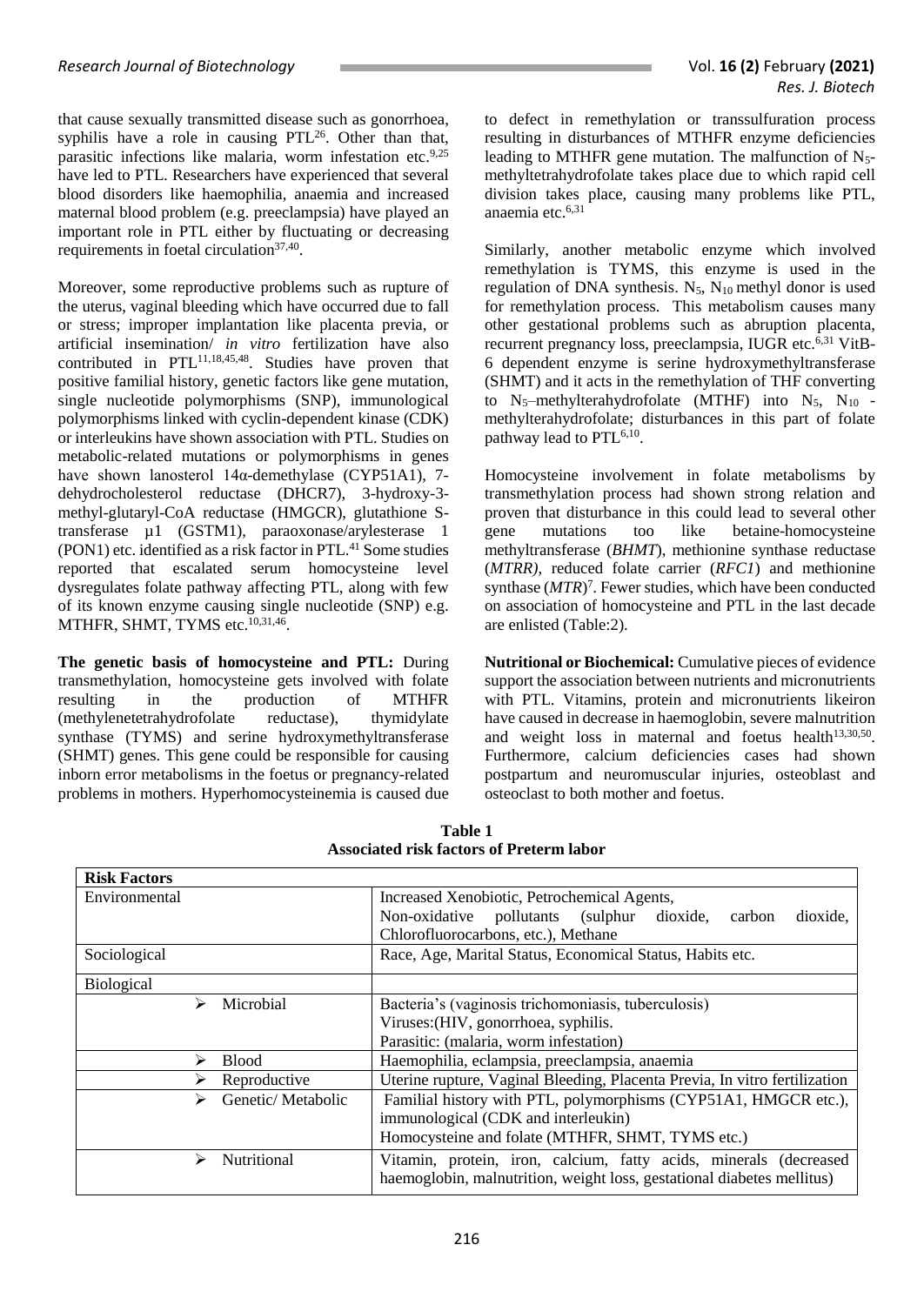Similarly, in some cases, high consumption of carbohydrate, fatty foods etc. has increased blood glucose level, which ends up with gestational diabetes mellitus. Other nutrients deficiencies such as phosphorus, fatty acids and minerals have also been reported as a cause of PTL because of improper dietary habits<sup>1,17,21</sup>.

Several risk factors have been identified (Table 1) associated with PTL such as environmental, sociological and biological.

**Homocysteine metabolism:** Homocysteine is a non- protein and sulfur-containing amino acid. The formation of homocysteine is from a combination of methionine and cysteine which is an organic sulfur found in humans<sup>16</sup>. Methionine adenosyltransferase (MAT) catalyzes by the biosynthesis of S-adenosylmethionine (SAM) from methionine and ATP. MAT is encoded through genes showing a tissue-unique expression pattern. MAT1A encodes MAT I/III and is only expressed in a person's liver, whereas MAT2A-expressing MAT II is present in nearly all tissues.

The SAM group donates DNA, RNA, proteins and neurotransmitters to a methyl group, for example there may be more than 100 different methyltransferases<sup>6,15,16</sup>. Each of these reactions generates a potent inhibitor to Sadenosylhomocystein (SAH) which hydrolyzes SAH to adenosine and homocysteine (SAHH). As the synthesis of SAHH promotes the production of SAH, both homocysteine and adenosine must be metabolized or transferred out of the cell to stop the build-up of SAH.

The remethylation of homocysteine by the enzyme MTR<sup>6</sup> catalyses and connects the folate cycle with the metabolism of homocysteine. The resulting complex cobalamin Cob(I) MTR, which links to 5-methyltetrahydrofolate recognized (N5-MTH), is methylcob(III) MTR. MTR includes co-factor of Cob. When the methyl group is converted to homocysteine, the Cob (I) MTR will be modified to another N5-MTH. Cob(I), an inactive Cob (II)MTR complex can also be oxidized to cob(II)alamine. The Cob (II)MTR complex is revitalized by reductive methylation with SAM as a donor by methionine synthase reductase (MTRR) although MTR is omnipresent, another remethylation mechanism for homocysteine is betaine homocysteine methyltransferase (BHMT) which is expressed primarily throughout the liver and the kidneys.

The molecule of homocysteine is sustained during remethylation and transmethylation reactions, but homocysteine is irreversibly reduced to cysteine in the transsulfuration process. Two vitamin B6-dependent enzymes: cystathionine β synthase (Cβs) and cystathionine β-lyase (Cβl) are facilitated through the action of transsulphurization. The hydrolysis of cystathionine to cysteine and α-Ketobutyrate is then catalyzed from Cβs for condensing homocysteine and serine to cystathionine and

then Cβl. Human Cβs is expressed in the liver, kidneys, muscles, brain and ovary and also in neural and cardiac systems during early embryogenesis.

Cysteine is also a precursor of glutathione, a reliable antioxidant and a vital compound for xenobiotic detoxification, in addition to its function in protein synthesis. Homocysteine is re-methylated or exported from the cell in most tissues through methionine synthase.

The liver is the key organ for methionine degradation and retains homocysteine at sufficient concentrations through a special enzyme sequence including MAT I / III, Cβs, Cβl, BHMT, GNMT. MAT I / III which has a high km as compared to MAT II, that results in increased SAM in high methionine in the liver. High levels of SAM inhibit MTHFR and activate Cβs activity respectively and it is a major regulatory mechanism. Excess methionine thus occurs in the transsulfuration process by higher concentrations of SAM in homocysteine degradation. In comparison, if the level of methionine is less while fasting, for example, the low SAM levels will not activate Cβs or inhibit MTHFR and remethylate homocysteine.

Folate and Homocysteine: N<sub>5</sub>-MTH acts intracellularly as a methyl donor for re-methylation of homocysteine. Along with serine hydroxymethyltransferase (SHMT), the resulting tetrahydrofolate (THF) can be converted directly into 5,10 methyleneTHF( $N_5$ ,  $N_{10}$ -MTHF). SHMT is an enzyme that uses serine as a single carbon donor and is dependent upon B6 vitamin. SHMT has both a cytosolic and a mitochondrial isoform in humans.

Conversion of THF into the trifunctional enzyme methylenetetrahydrofolate dehydrogenase (MTHFD1) with the action of formyltetrahydrofolate synthetase, methenyltetrahydropolase and MTHFD is catalyzed by 10 formylTHf and  $N_5$ ,  $N_{10}$ -MTHF. For purine biosynthesis, the 10-formilTHF may give one-carbon groups while 5, 10- MTHF can be used for the transformation of the dUMP to dTMP.

The latter reaction is catalyzed by the enzyme of thymidylate synthase (TYMS) and produces dihydrofolates (DHF) which allows the action of dihydrofolate reductase (DHFR) to reduce to THF afterwards. As well as being a cofactor for dTMP synthesis, the riboflavin-basic methylenetetrahydrofolate reductase (MTHFR), competing for  $N_5$ ,  $N_{10}$ -MTHF with TYMS, can also be reduced to 5-MTHF. To limit available N<sub>5</sub>-MTHF for homocysteine remethylation, the function of the MTHFR enzyme is very significant<sup>6</sup>.

## **Conclusion**

Preterm labour is one of the complex and rapidly growing health burdens in the developing world of which the causative factors are still uncertain. As there are unclear gaps for its etiological factors and there has been always a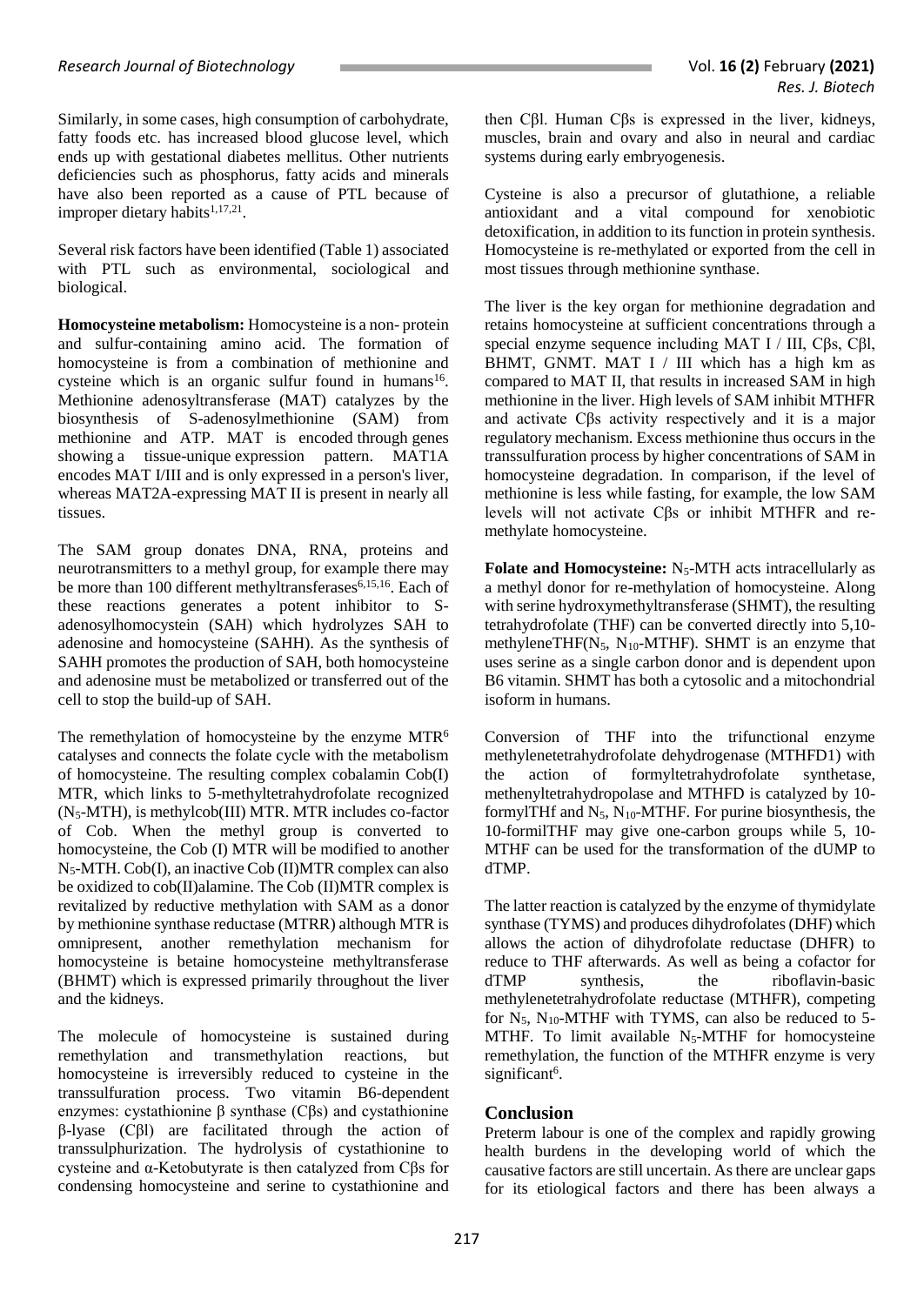limitation in its preventive measures therefore, this health disorder would be a challenging one for the researchers. In addition to several maternal complication and risk factors, it can be considered as a predisposition to preterm. The study of homocysteine has introduced the association between metabolic (biochemical) and genetic factor's relationships with PTL. Since the association between homocysteine and PTL has been established decades ago, very few researchers targeting the same have been conducted until now.



**Figure 1: Homocysteine Pathway**

**Table 2 Decade Studies on Homocysteine and Preterm Labour**

| Experimental/              | <b>Methodology</b>                                  | <b>Inference</b>                                     |
|----------------------------|-----------------------------------------------------|------------------------------------------------------|
| <b>Investigative study</b> |                                                     |                                                      |
| groups                     |                                                     |                                                      |
| A nested case-control      | Serum levels of Homocysteine, TC, LDL-C,            | Elevated maternal serum homocysteine                 |
| study with 300 pregnant    | <b>SOD</b><br>UA.<br>FAA<br>and<br>analysed<br>were | level showed to have an association with             |
| women                      | biochemically.                                      | preterm birth and neonatal body weight <sup>34</sup> |
| Cohort study, with a       | Mothers with threatened preterm were selected       | Maternal serum homocysteine and                      |
| preterm group aged 28-     | Foetal heart rate, uterine contraction, vaginal     | uterine artery pulsatility index (pi) had            |
| 35 years of age            | examination<br>and<br>overnight<br>plasma           | shown an association between preterm                 |
| $(n=200)$<br>singleton     | homocysteine level was assessed.                    | $group^{29}$                                         |
| mothers                    |                                                     |                                                      |
| Cohort study with a total  | Venous blood samples were taken after               | Increased homocysteine level in the first            |
| number of 100 antenatal    | fasting<br>overnight<br>and<br>for<br>processed     | trimester of gestation resulted in                   |
| women between 8 and 12     | chemiluminescence<br>The<br>routine<br>assay.       | hypertension, loss of the pregnancy, low             |
| weeks of gestation         | included<br>blood<br>examination<br>pressure        | birth weight, preterm birth, meconium-               |
|                            | recordings, pedal oedema, urine albumin and         | stained amniotic fluid <sup>27</sup>                 |
|                            | sugar, Symphysio Fundal Height and clinically       |                                                      |
|                            | amniotic fluid level status. Glucose challenge      |                                                      |
|                            | test and oral glucose tolerance test and            |                                                      |
|                            | antenatal Ultrasound was assessed                   |                                                      |
| in vitro study (mice)      | Western blot, immunohistochemistry<br>and           | hyperhomocysteinemia caused preterm                  |
|                            | overnight homocysteine level were assessed          | labour in mice due to upregulation and               |
|                            |                                                     | pharmacological blockage <sup>43</sup>               |
| 87 pregnant women (30)     | Left-arm hourly blood pressure was assessed         | Increased level of homocysteine and                  |
| term preeclampsia<br>27    | for 7 days                                          | vitamin (b12) were observed in preterm               |
| pre-eclampsia<br>preterm   | Placental<br>tissue<br>for<br>processed<br>was      | preeclampsia women<br>and<br>and no                  |
| and 30 term controls)      | immunoassay, for demethylation ELISA was            | association has shown for maternal                   |
| with singleton pregnancy   | done.                                               | plasma with birth weight had resulted <sup>22.</sup> |
| were included.             |                                                     |                                                      |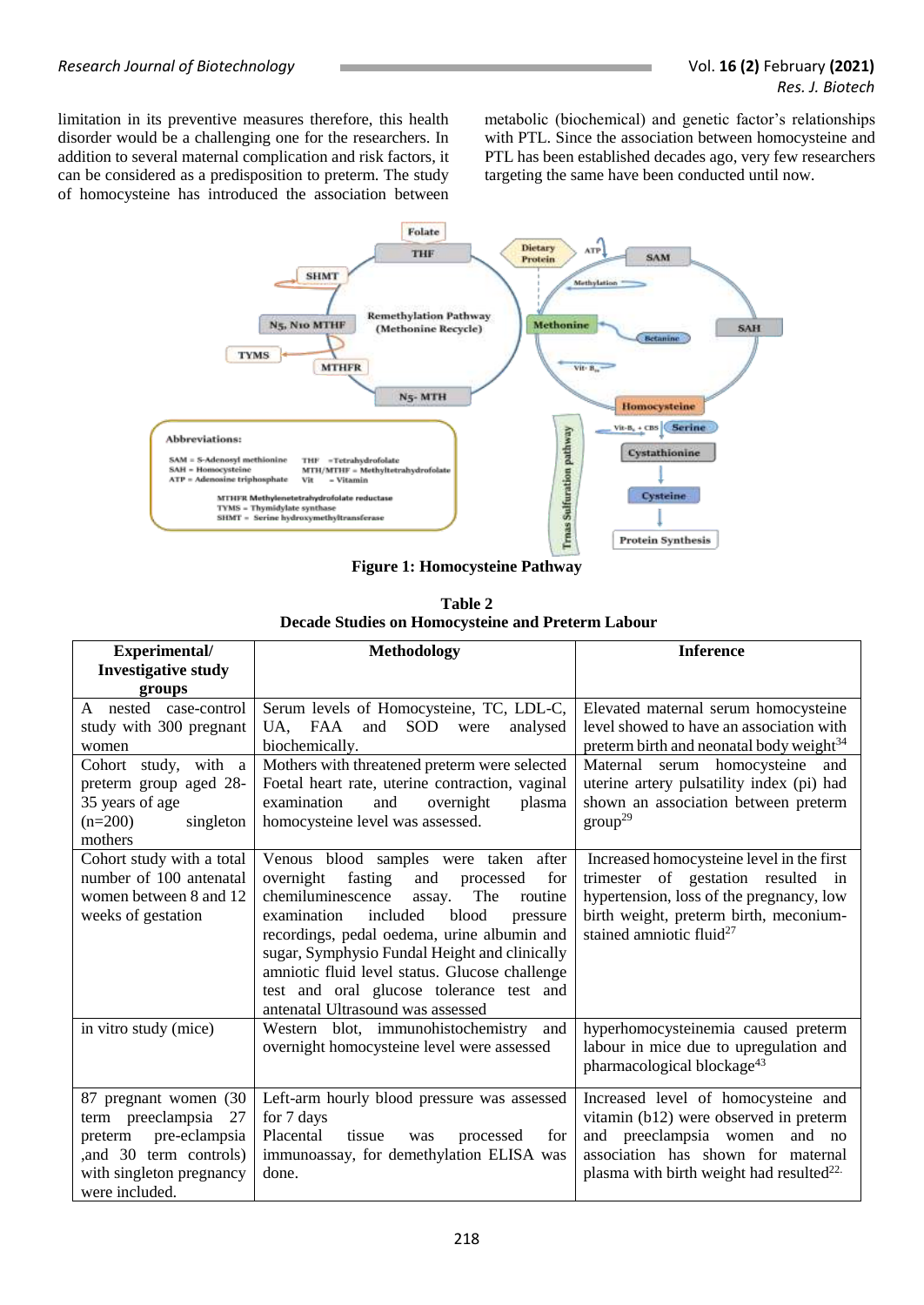Through this review, we conclude that homocysteine metabolism has an association with preterm labour. Further investigations are essential to fully understand the role of homocysteine in maternal, foetal and neonatal health and their clinical consequences.

#### **References**

1. Almaghamsi A., Almalki M.H. and Buhary B.M., Hypocalcemia in pregnancy: a clinical review update, *Oman Med J*., **33**, 453 **(2018)**

2. Bada H.S. et al, Low birth weight and preterm births: etiologic fraction attributable to prenatal drug exposure, *Journal of Perinatology*, **25,** 631 **(2005)**

3. Behrman R.E. and Butler A.S., Preterm birth: causes, consequences and prevention, Washington, DC, National Academies Press **(2007)**

4. Behrman R.E. and Butler A.S., The Role of Environmental Toxicants in Preterm Birth, In Preterm Birth: Causes, Consequences and Prevention 2007, National Academies Press (US) **(2007)**

5. Blencowe H. et al, Born too soon: the global epidemiology of 15 million preterm births, *Reproductive Health,* **10**, S2 **(2013)**

6. Blom H.J. and Smulders Y., Overview of homocysteine and folate metabolism. With special references to cardiovascular disease and neural tube defects, *J Inherit Metab Dis*., **34,** 75-81 **(2011)**

7. Cai C.Q. et al, Association of neural tube defects with maternal alterations and genetic polymorphisms in one-carbon metabolic pathway, *Ital J Pediatr*., **45**, 37 **(2019)**

8. Ebrahim S.H. and Gfroerer J., Pregnancy-related substance use in the United States during 1996–1998, *Obstetrics and Gynecology*, **101**, 374-9 **(2003)**

9. Elphinstone R.E. et al, Early malaria infection, dysregulation of angiogenesis, metabolism and inflammation across pregnancy and risk of preterm birth in Malawi: A cohort study, *PLoS Medicine*, **16(10)**, 1-21 **(2019)**

10. Engel S.M., Olshan A.F., Siega-Riz A.M., Savitz D.A. and Chanock S.J., Polymorphisms in folate metabolizing genes and risk for spontaneous preterm and small-for-gestational age birth*, Am J Obstet Gynecol MFM*, **195**, 1231-e1 **(2006)**

11. Erez O. et al, Early preterm delivery due to placenta previa is an independent risk factor for a subsequent spontaneous preterm birth, *BMC Pregnancy Childbirth*, **12**, 82 **(2012)**

12. Forray A., Substance use during pregnancy, *F1000Research,* **5,**  887 **(2016)**

13. Gernand A.D., Schulze K.J., Stewart C.P., West Jr K.P. and Christian P., Micronutrient deficiencies in pregnancy worldwide: health effects and prevention, *Nat Rev Endocrinol*., **12,** 274 **(2016)**

14. Granese R. et al, Preterm birth: seven-year retrospective study in a single centre population, *Ital J Pediatr.,* **45**, 45 **(2019)**

15. Ha C.E. and Bhagavan N.V., Essentials of medical biochemistry: with clinical cases, Academic Press **(2011)**

16. Hague W.M., Homocysteine and pregnancy, *Best practice and Research Clinical Obstetrics and Gynaecology*, **17**, 459-69 **(2003)**

17. James W.P., Long-term fetal programming of body composition and longevity, *Nutrition Reviews J*, **55**, S31-41 **(1997)**

18. Jančar N., Mihevc Ponikvar B., Tomšič S., Vrtačnik Bokal E. and Korošec S., Is IVF/ISCI an Independent Risk Factor for Spontaneous Preterm Birth in Singletons? A Population-Based Cohort Study, *BioMed Research International*, **2018**, 1-8 **(2018)**

19. Joseph K.S. et al, Effects of socioeconomic position and clinical risk factors on spontaneous and iatrogenic preterm birth, BMC pregnancy and childbirth, **14**, 117 **(2014)**

20. Kirby R.S., Race and preterm birth rates in North America, *Canadian Medical Association Journal*, **188(1)**, 13-4 **(2016)**

21. Köck K., Köck F., Klein K., Bancher-Todesca D. and Helmer H., Diabetes mellitus and the risk of preterm birth with regard to the risk of spontaneous preterm birth, *The Journal of Maternal-Fetal and Neonatal Medicine*, **23**, 1004-8 **(2010)**

22. Kulkarni A., Chavan-Gautam P., Mehendale S., Yadav H. and Joshi S., Global DNA methylation patterns in placenta and its association with maternal hypertension in pre-eclampsia, *DNA and Cell Biology*, **30**, 79-84 **(2011)**

23. Kumar S., Sharma S. and Thaker R., Occupational, environmental and lifestyle factors and their contribution to preterm birth–An overview, *Indian J Occup Environ Med.,* **21**, 9 **(2017)**

24. Locksmith G. and Duff P., Infection, antibiotics and preterm delivery, In Seminars in perinatology, WB Saunders, *Seminars in Perinatology*, **25(5),** 295-309 **(2001)**

25. Mahande A.M. and Mahande M.J., Prevalence of parasitic infections and associations with pregnancy complications and outcomes in northern Tanzania: a registry-based cross-sectional study, *BMC Infect Dis.,* **16**, 78 **(2016)**

26. Mann J.R., McDermott S. and Gill T., Sexually transmitted infection is associated with increased risk of preterm birth in South Carolina women insured by Medicaid, *The Journal of Maternal-Fetal and Neonatal Medicine*, **1(23)**, 563-8 **(2010)**

27. Mascarenhas M., Habeebullah S. and Sridhar M.G., Revisiting the role of first trimester homocysteine as an index of maternal and fetal outcome, *J Pregnancy*, **2014**, 1-6 **(2014)**

28. Medina T.M. and Hill D.A., Preterm premature rupture of membranes: diagnosis and management, *Am Fam Physician,* **73(4)**, 659-4 **(2006)**

29. Murad A.W. and Abdelhamid A.A., Maternal serum homocysteine and uterine artery pulsatility index as predictors of spontaneous preterm labor, *Evidence Based Women's Health Journal*, **8**, 178-84 **(2018)**

30. Moreno-Fernandez J., Ochoa J.J., Latunde-Dada G.O. and Diaz-Castro J., Iron Deficiency and Iron Homeostasis in Low Birth